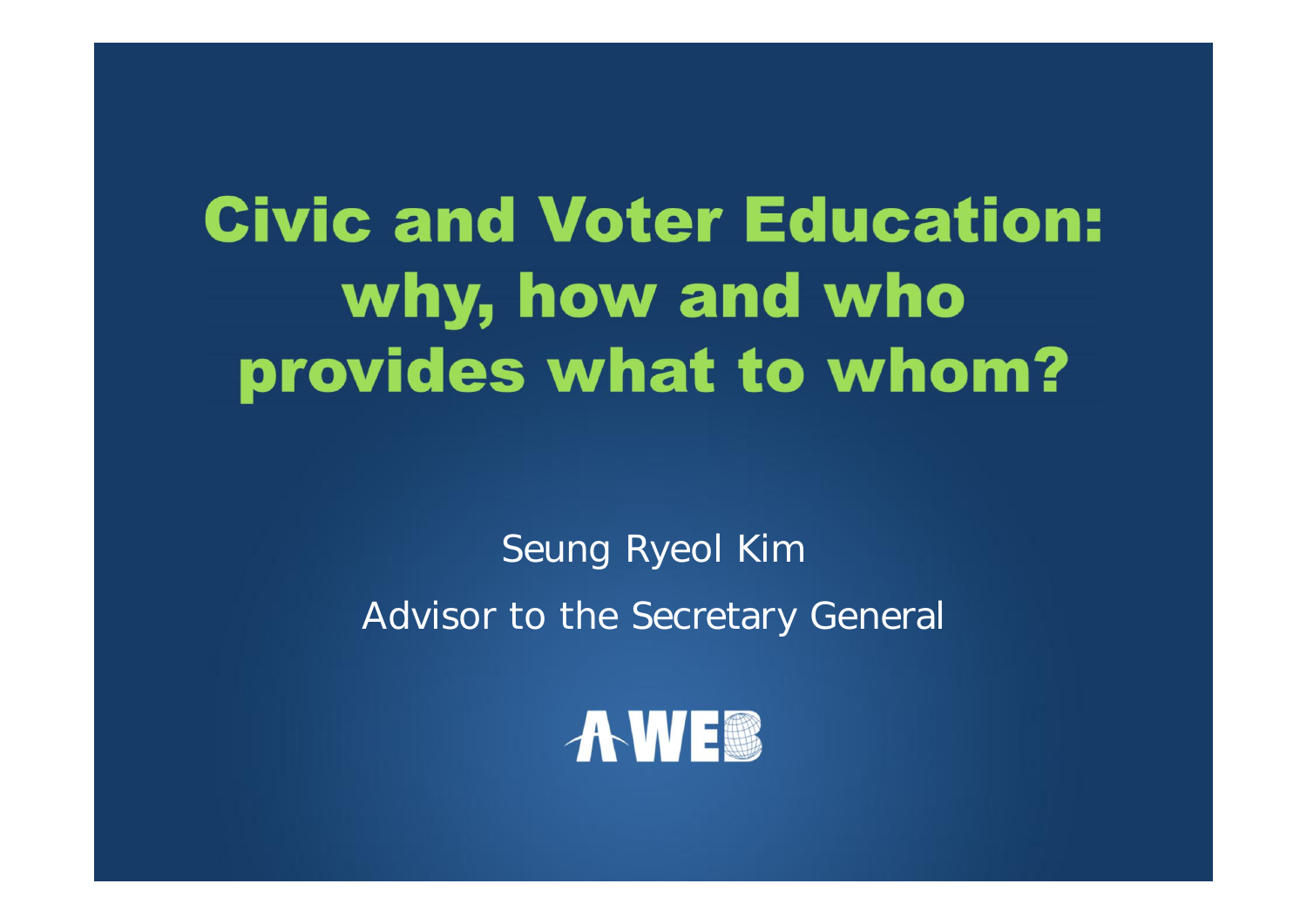# **CONTENTS**

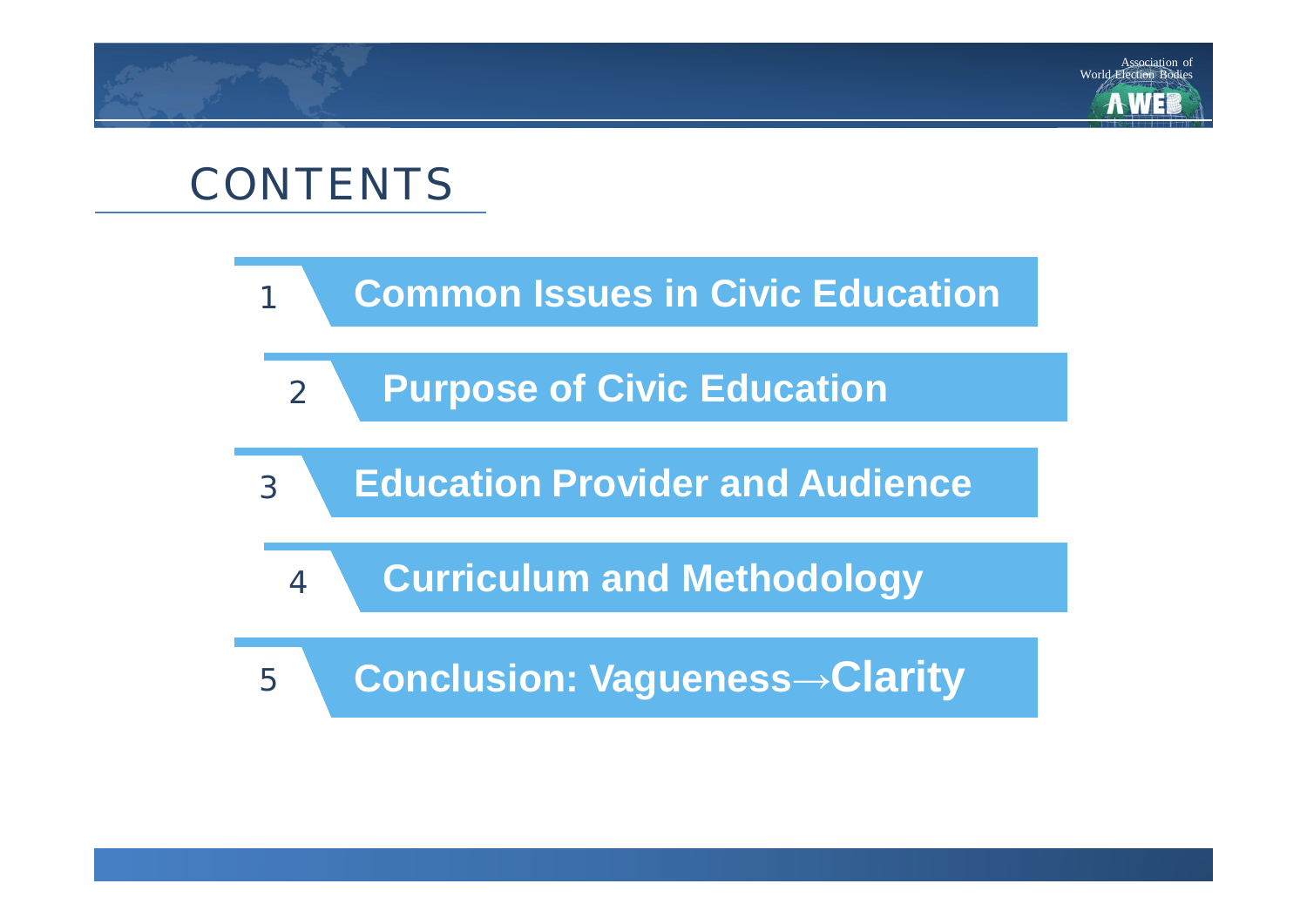#### **What are the problems?**

• Contents and curriculums vary from programme to programme.

Association of

- A civic education programme may be used as an instrument to strengthen a particular regime.
- Audiences' needs are not reflected.
- Citizens are not interested in civic education.
- Lack of system, legal ground and policy п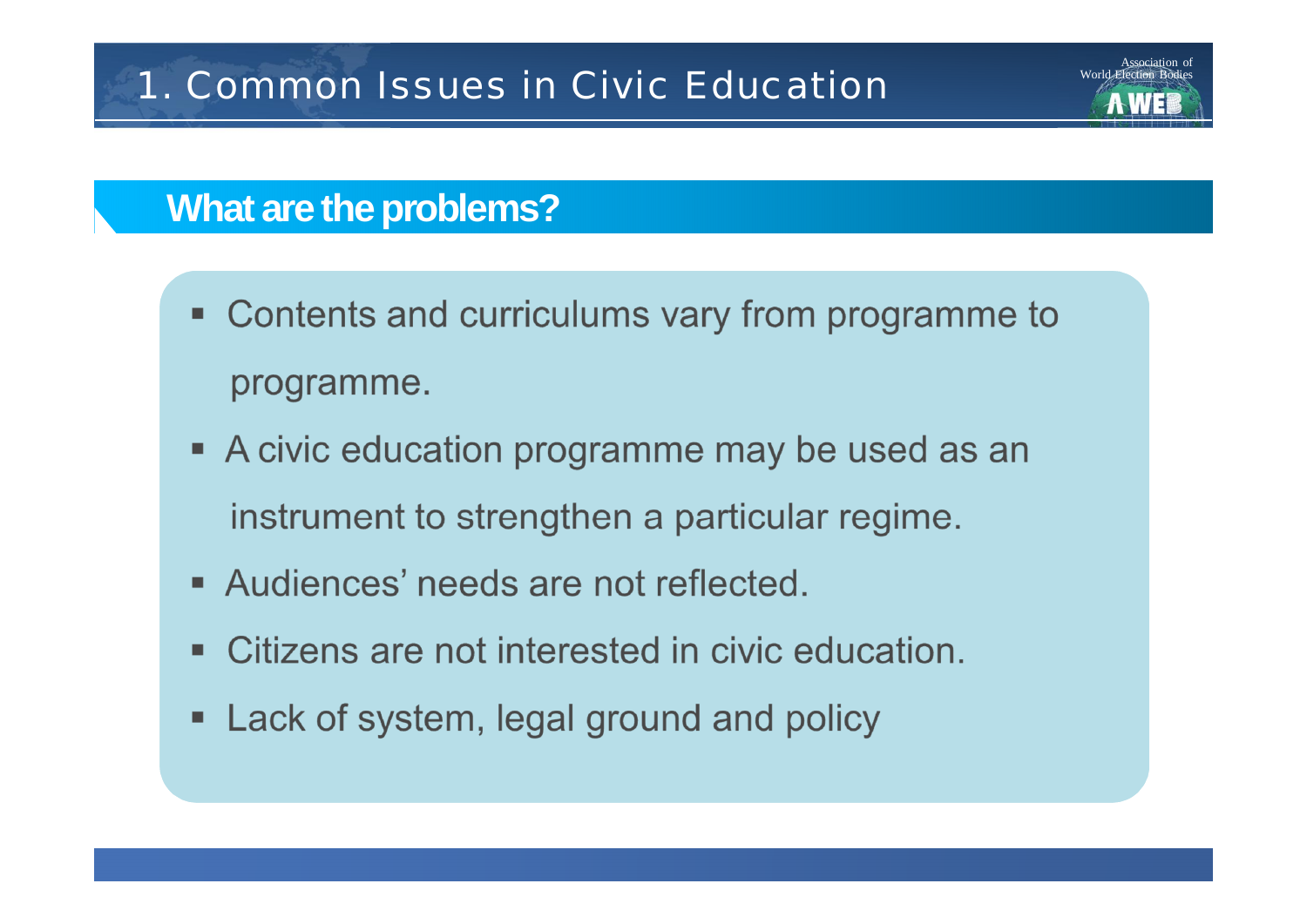Association of

## **Why is democratic civic education important?**

- It helps create a democratic culture and stabilise a political system(Almond and Verba, 1965).
- It helps raise the effectiveness of a political system.
- It promotes social integration.
- It helps consolidate a democratic system and prevent dictatorship or authoritarianism from taking root.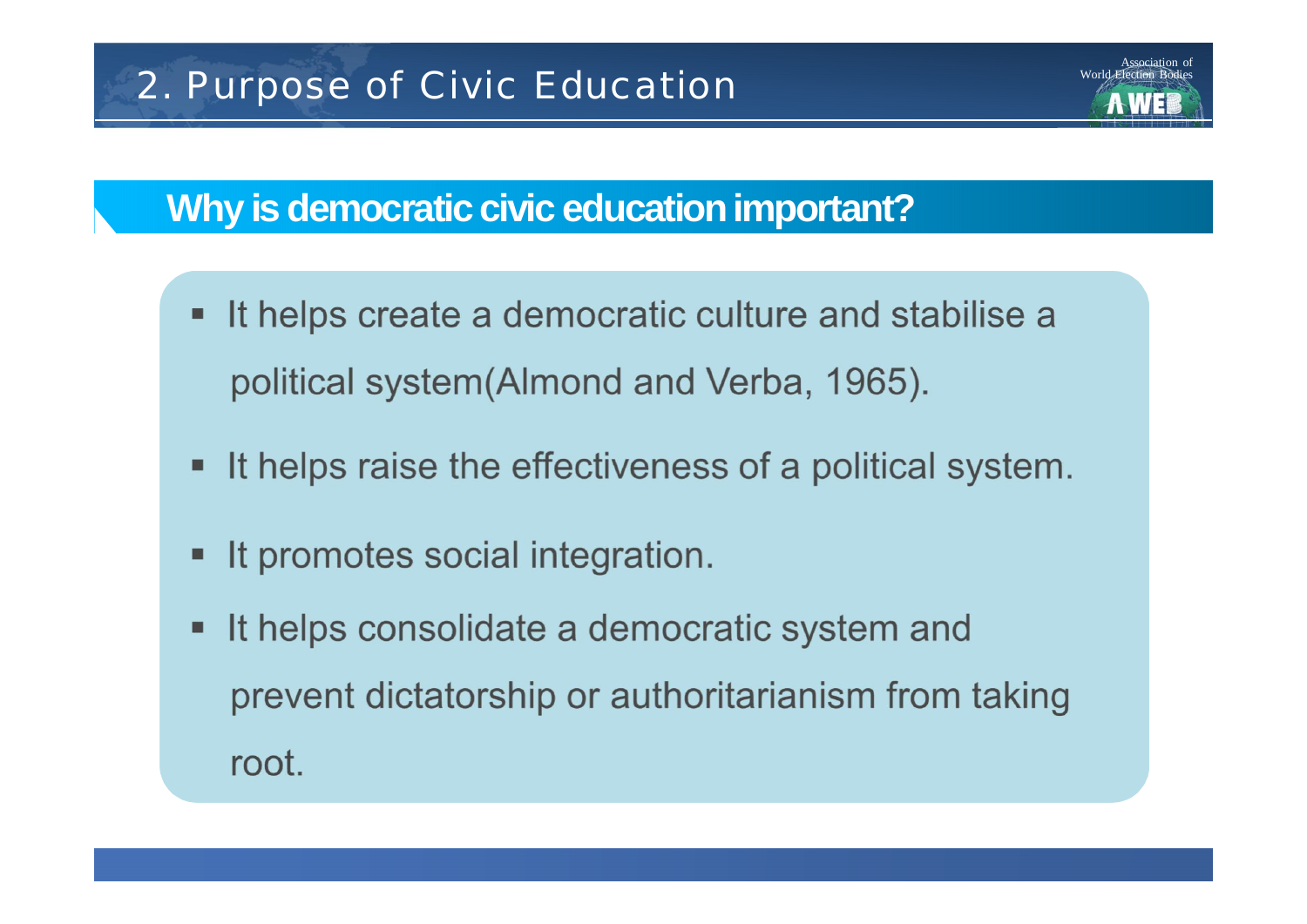# 3. Education Provider and Audience

#### **Who provides civic education?**

§ EMBs

- § Schools
- § Civil Society Organisations

#### **Who receives?**

- § General citizens and voters
- § Women/members of women's groups
- § Members of various organisations(e.g., CSOs, public institutions, military camps, groups of the handicapped, etc.)

 $\Delta$ ssociation

- § School teachers/students
- § University Students and young adults
- § Multicultural families/immigrants
- § Voters with disabilities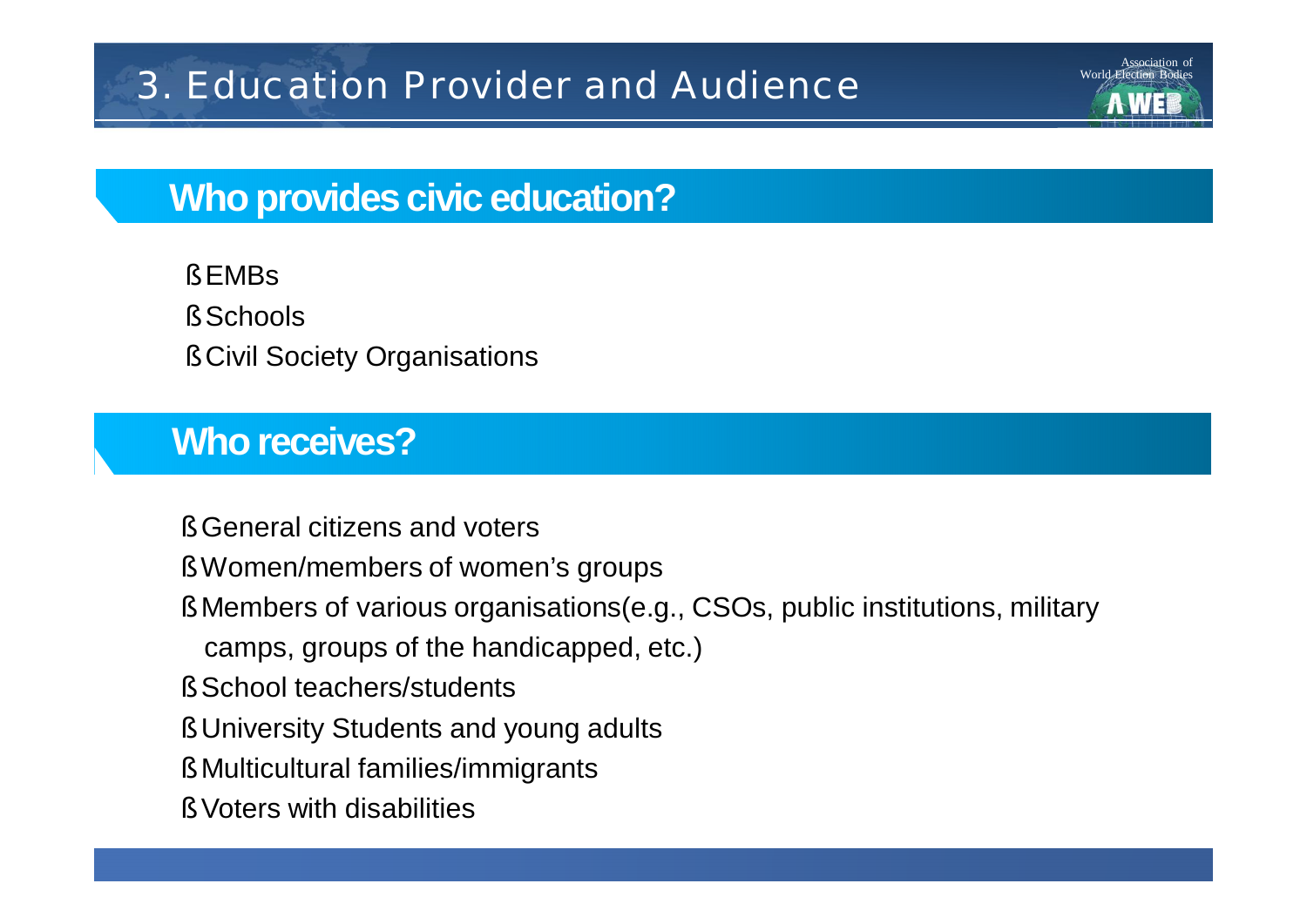#### **What should be included?**

- Forming an integration and solidarity of a political system as well as promoting individualism and pluralism (Butts, 1988)
- Promoting respect toward human dignity and individuals' rights, awareness of a citizen's right and duty, social participation and communal spirit(Engle and Ochoa, 1988)
- Information technology education, multicultural education and п global citizenship education (Heater, 1990)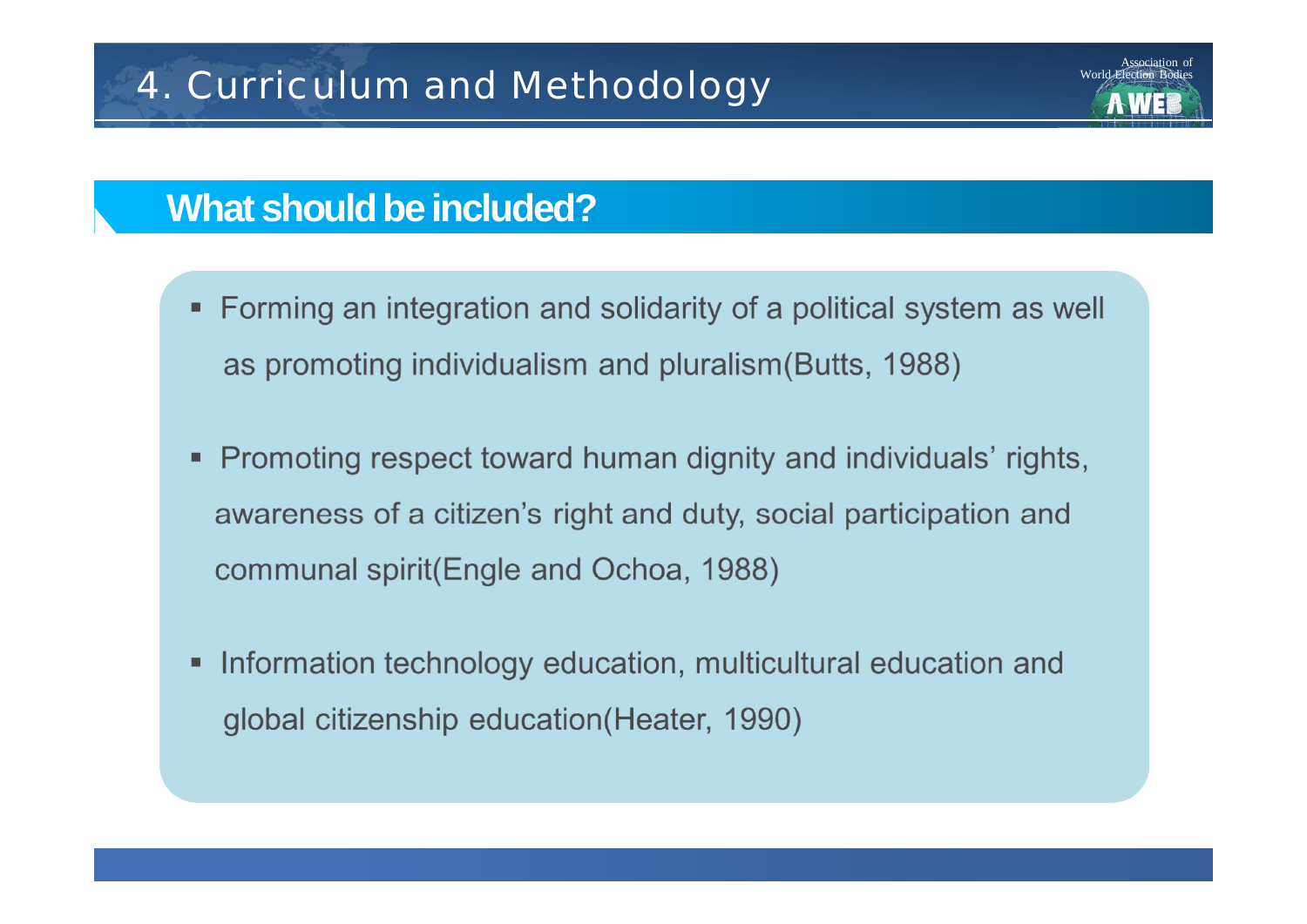# **Key Competency(individual)**

- Autonomous decision-making
- **Effective interaction with others**  $\mathbf{u}$
- Comprehensive capacity of using tools of language and  $\blacksquare$ technology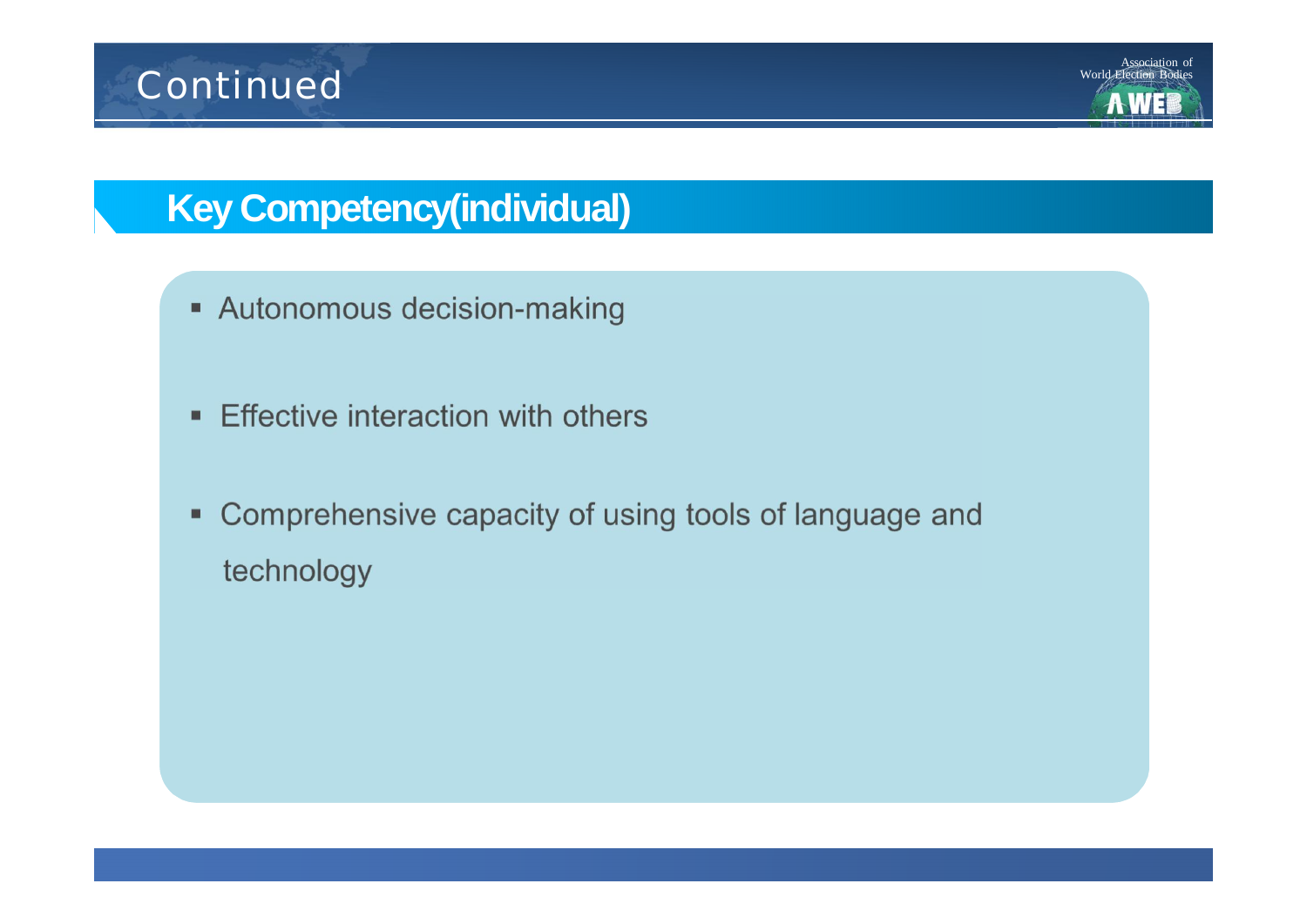# **Citizenship Competency**

- National identity
	- national consciousness
	- historical consciousness
- Awareness of right and duty
	- respect for the law
	- ethics and conscience
- Public trust and values
	- public concern
	- equality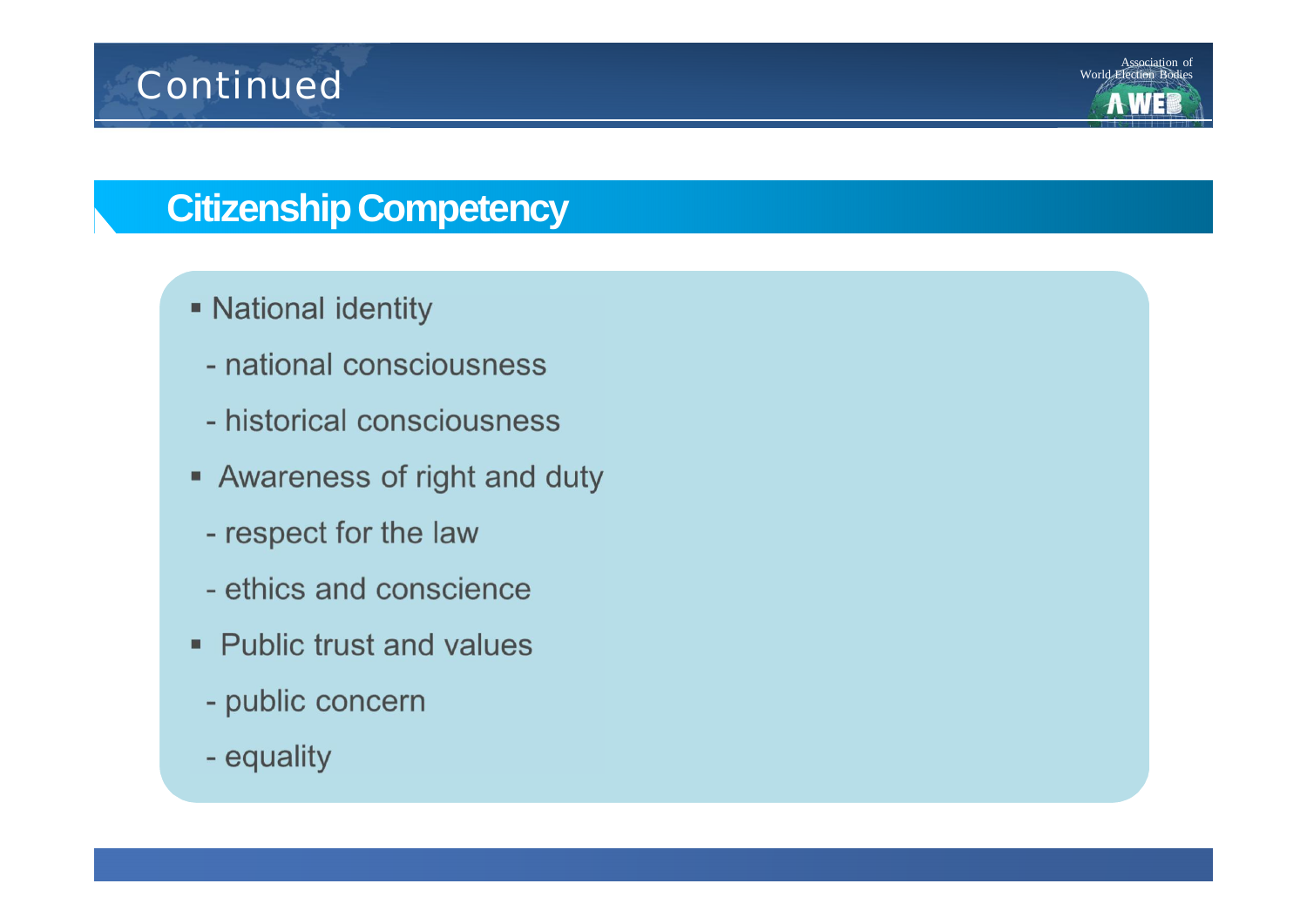## **Democratic Competency**

- Respect for pluralism
	- harmony
	- tolerance
- Participation  $\blacksquare$ 
	- political activities/civic activities
	- critical monitoring of media
	- democratic decision-making
- Global citizenship  $\blacksquare$ 
	- respect for multiculturalism
	- global agenda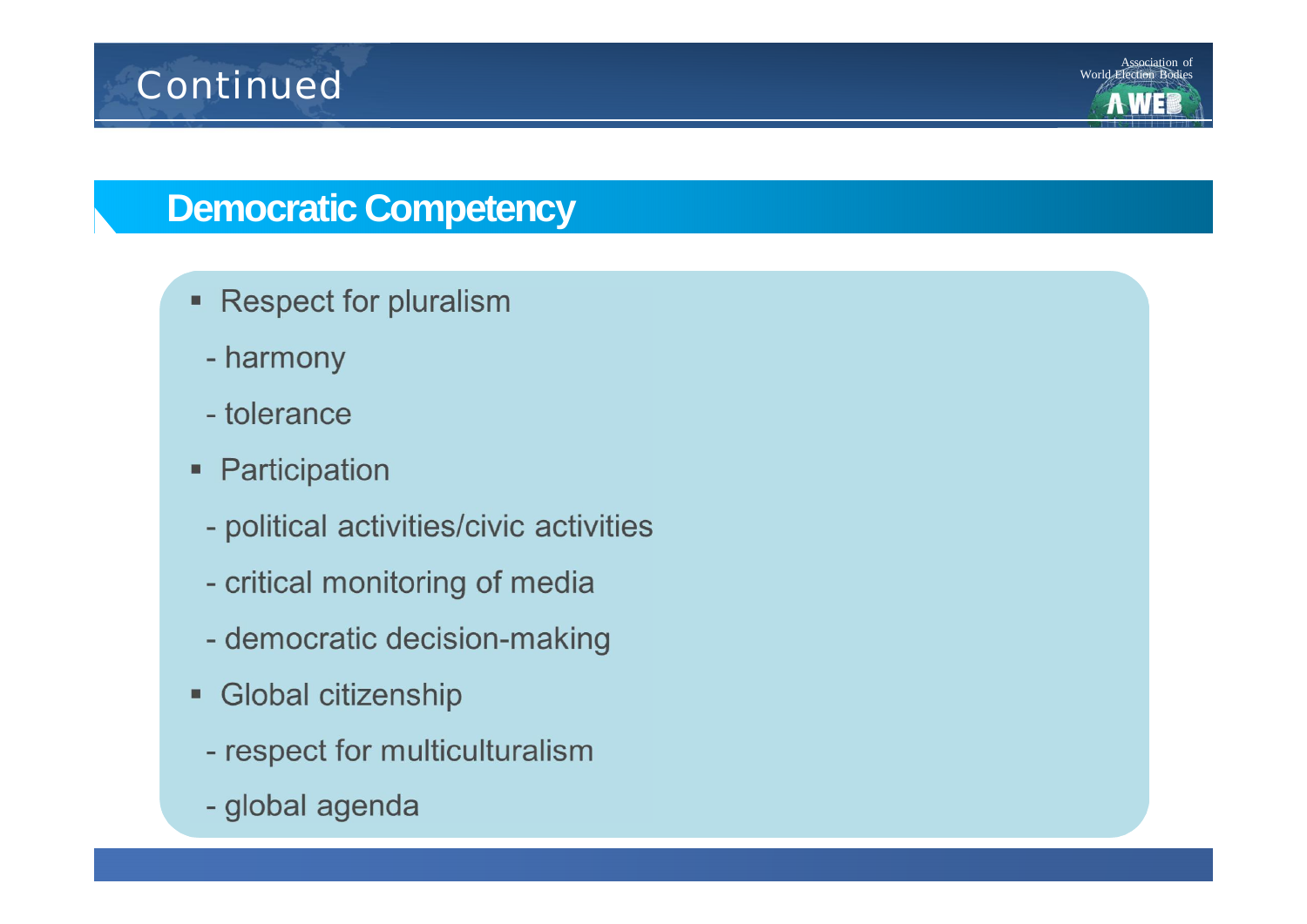- A programme should be effective and useful.
- Clear objective
- Clear understanding of a provider's capability and limit
- Clear understanding of audience's needs
- Key concepts and ideas